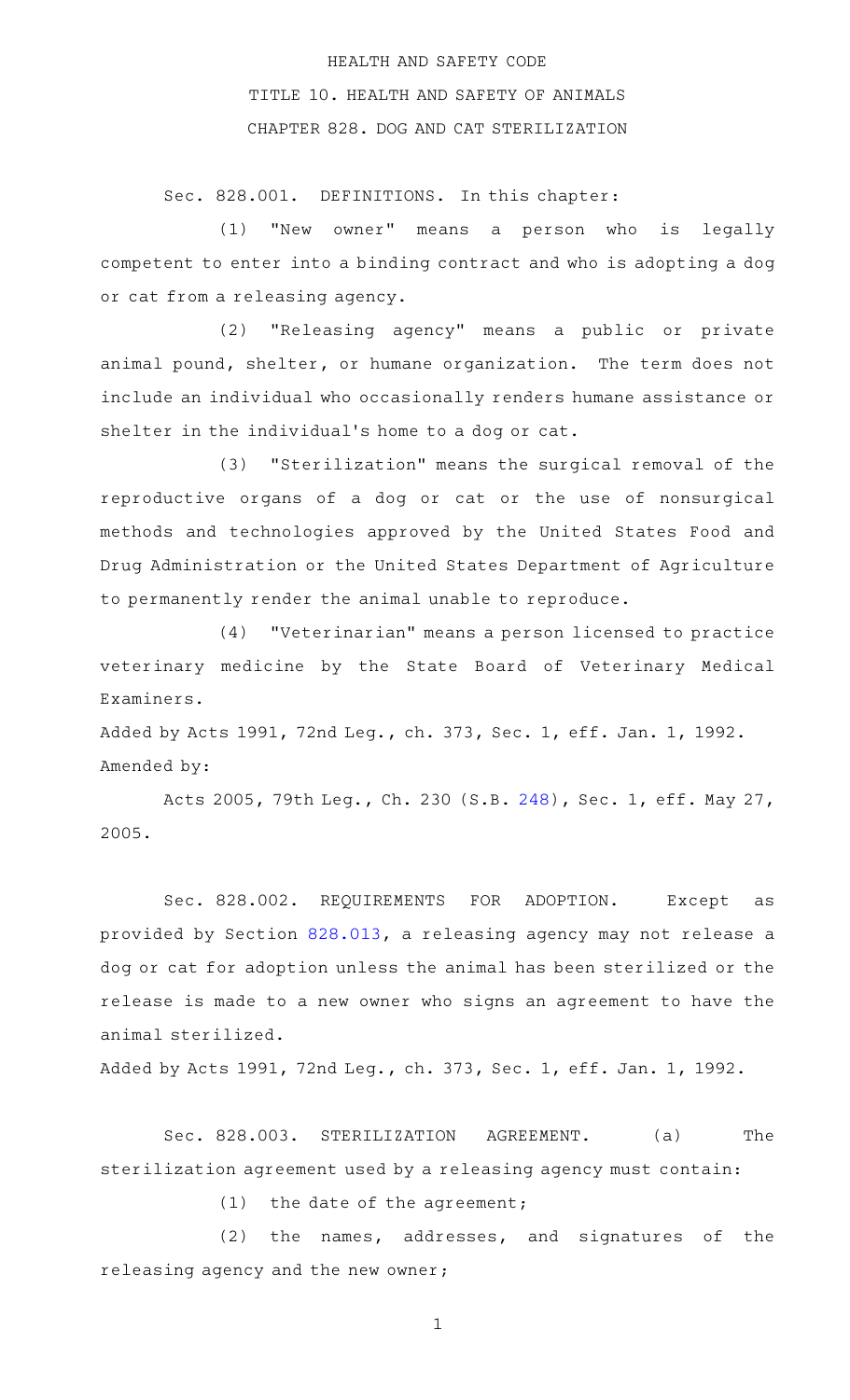$(3)$  a description of the animal to be adopted;

 $(4)$  the sterilization completion date; and

(5) a statement, printed in conspicuous, bold print, that sterilization of the animal is required under Chapter [828](http://www.statutes.legis.state.tx.us/GetStatute.aspx?Code=HS&Value=828), Health and Safety Code, and that a violation of this chapter is a criminal offense punishable as a Class C misdemeanor.

(b) The sterilization completion date contained in the sterilization agreement must be:

(1) the 30th day after the date of adoption in the case of an adult animal;

(2) the 30th day after a specified date estimated to be the date an adopted infant female animal becomes six months old or an adopted infant male animal becomes eight months old; or

(3) if the releasing agency has a written policy recommending sterilization of certain infant animals at an earlier date, the 30th day after the date contained in the written policy. Added by Acts 1991, 72nd Leg., ch. 373, Sec. 1, eff. Jan. 1, 1992.

Sec. 828.0035. STATE BOARD OF VETERINARY MEDICAL EXAMINERS. The State Board of Veterinary Medical Examiners shall:

(1) develop information sheets regarding surgical or nonsurgical sterilization to be distributed by a releasing agency to a new owner; and

(2) adopt rules requiring an animal that has been sterilized under this chapter to receive an identification marker in a manner authorized by the board.

Added by Acts 2005, 79th Leg., Ch. 230 (S.B. [248\)](http://www.legis.state.tx.us/tlodocs/79R/billtext/html/SB00248F.HTM), Sec. 2, eff. May 27, 2005.

Sec. 828.004. STERILIZATION REQUIRED. (a) Except as provided by this section, a new owner who signs an agreement under Section [828.002](http://www.statutes.legis.state.tx.us/GetStatute.aspx?Code=HS&Value=828.002) shall have the adopted animal sterilized on or before the sterilization completion date stated in the agreement.

(b) If the sterilization completion date falls on a Saturday, Sunday, or legal holiday, the deadline is extended to the first day that is not a Saturday, Sunday, or legal holiday.

(c) A releasing agency may extend the deadline for 30 days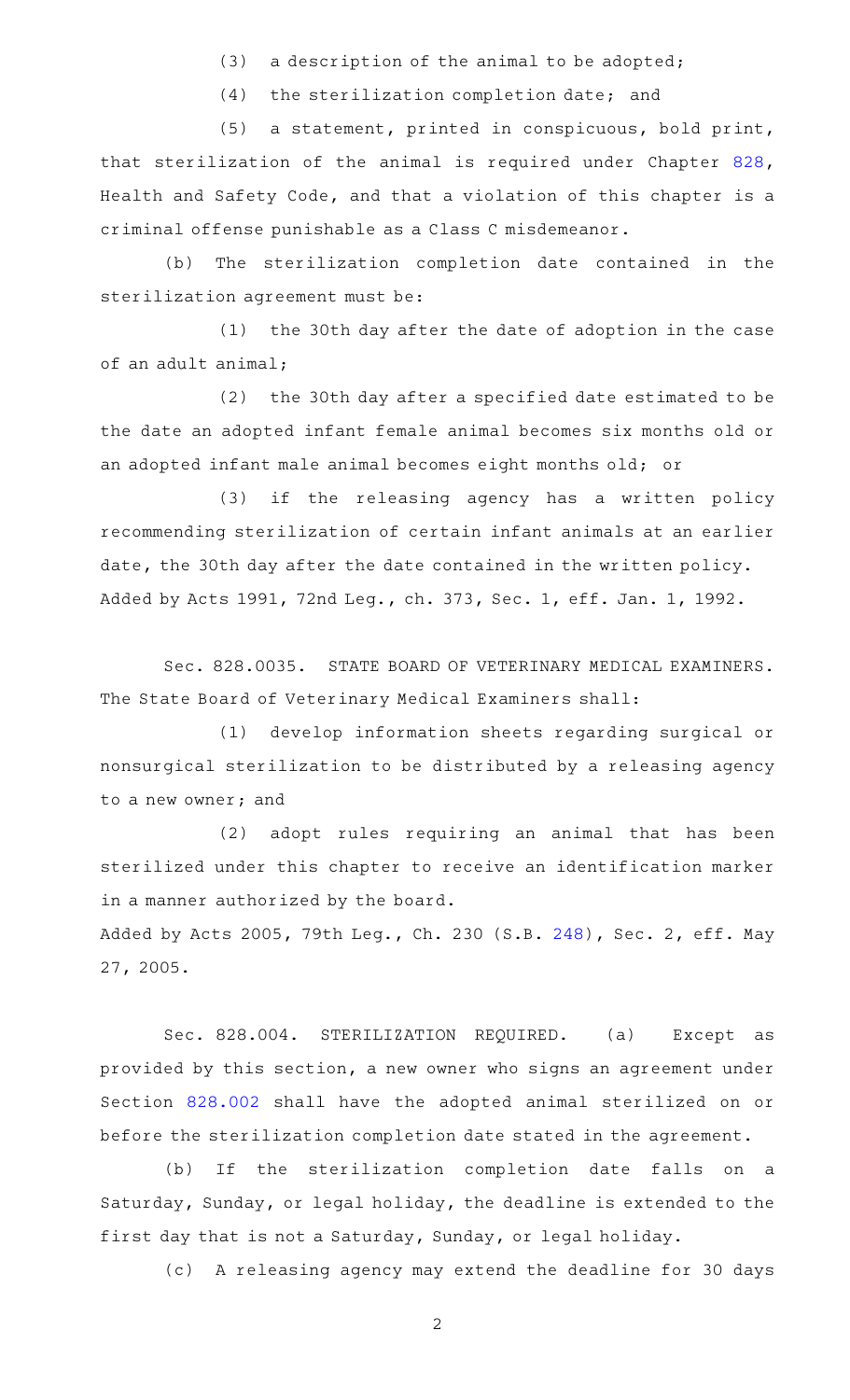on presentation of a written report from a licensed veterinarian stating that the life or health of the adopted animal may be jeopardized by sterilization. There is no limit on the number of extensions that may be granted under this subsection. Added by Acts 1991, 72nd Leg., ch. 373, Sec. 1, eff. Jan. 1, 1992. Amended by:

Acts 2005, 79th Leg., Ch. 230 (S.B. [248\)](http://www.legis.state.tx.us/tlodocs/79R/billtext/html/SB00248F.HTM), Sec. 3, eff. May 27, 2005.

Sec. 828.0045. NONSURGICAL STERILIZATION. A licensed veterinarian may use nonsurgical methods and technologies as labeled and approved by the United States Food and Drug Administration or the United States Department of Agriculture for use by veterinarians to humanely and permanently render a dog or cat unable to reproduce.

Added by Acts 2005, 79th Leg., Ch. 230 (S.B. [248\)](http://www.legis.state.tx.us/tlodocs/79R/billtext/html/SB00248F.HTM), Sec. 4, eff. May 27, 2005.

Sec. 828.005. CONFIRMATION OF STERILIZATION. (a) Except as provided by Section [828.006](http://www.statutes.legis.state.tx.us/GetStatute.aspx?Code=HS&Value=828.006) or [828.007,](http://www.statutes.legis.state.tx.us/GetStatute.aspx?Code=HS&Value=828.007) each new owner who signs a sterilization agreement under Section [828.002](http://www.statutes.legis.state.tx.us/GetStatute.aspx?Code=HS&Value=828.002) shall deliver to the releasing agency from which the animal was adopted a letter signed by the veterinarian who performed the sterilization.

(b) The letter must be delivered in person or by mail not later than the seventh day after the date on which the animal was sterilized.

(c) The letter must state that the animal has been sterilized, briefly describe the animal, and provide the date of sterilization.

Added by Acts 1991, 72nd Leg., ch. 373, Sec. 1, eff. Jan. 1, 1992. Amended by:

Acts 2005, 79th Leg., Ch. 230 (S.B. [248\)](http://www.legis.state.tx.us/tlodocs/79R/billtext/html/SB00248F.HTM), Sec. 5, eff. May 27, 2005.

Sec. 828.006. LETTER CONCERNING ANIMAL'S DEATH. (a) If an adopted animal dies on or before the sterilization completion date agreed to under Section [828.002,](http://www.statutes.legis.state.tx.us/GetStatute.aspx?Code=HS&Value=828.002) the new owner shall deliver to the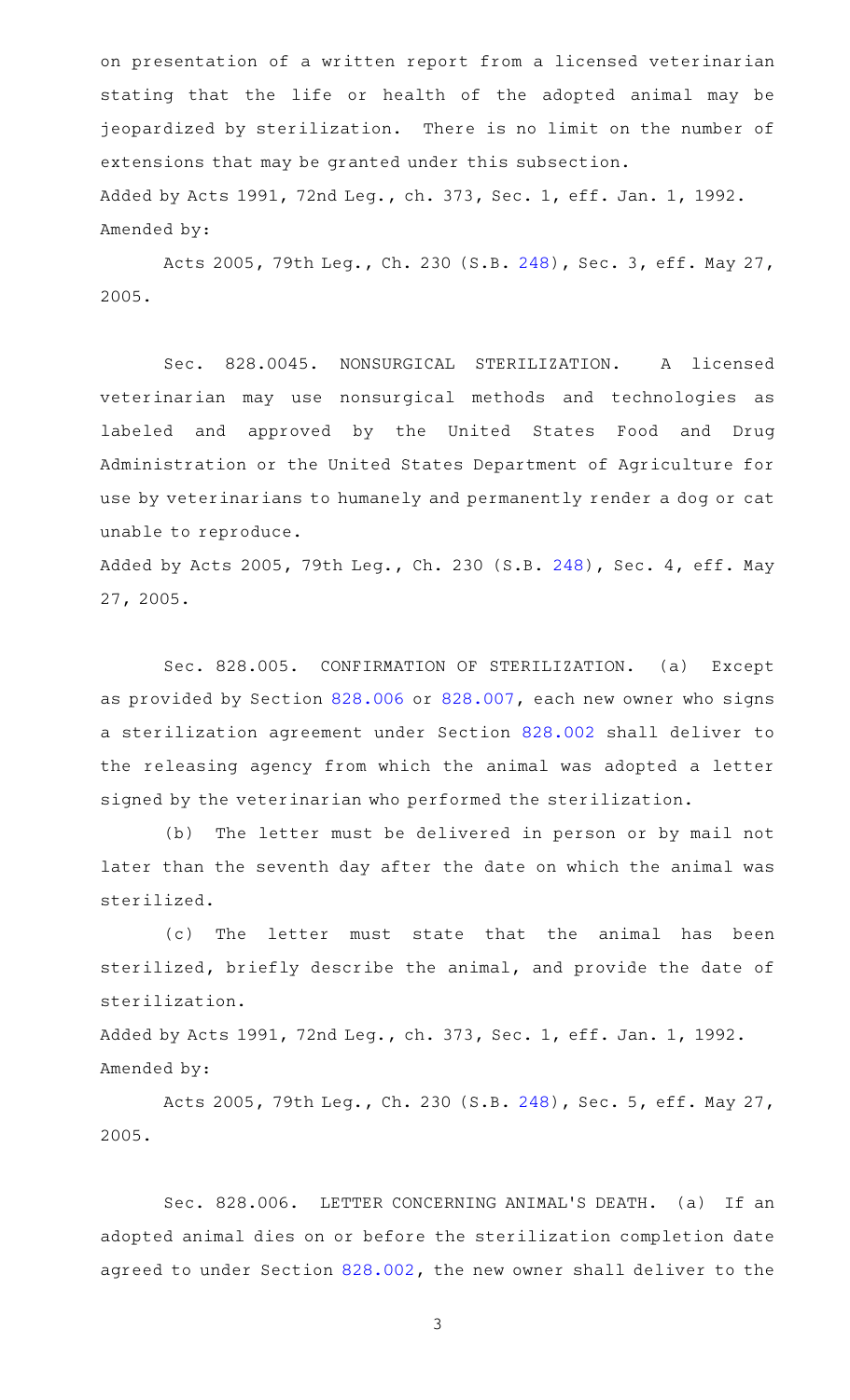releasing agency a signed letter stating that the animal is dead.

(b) The letter must be delivered not later than the seventh day after the date of the animal 's death and must describe the cause of death, if known, and provide the date of death.

(c) The letter required by this section is in lieu of the letter required by Section [828.005.](http://www.statutes.legis.state.tx.us/GetStatute.aspx?Code=HS&Value=828.005) Added by Acts 1991, 72nd Leg., ch. 373, Sec. 1, eff. Jan. 1, 1992.

Sec. 828.007. LETTER CONCERNING LOST OR STOLEN ANIMAL. (a) If an adopted animal is lost or stolen before the sterilization completion date agreed to under Section [828.002,](http://www.statutes.legis.state.tx.us/GetStatute.aspx?Code=HS&Value=828.002) the new owner shall deliver to the releasing agency a signed letter stating that

the animal is lost or stolen.

(b) The letter must be delivered not later than the seventh day after the date of the animal 's disappearance and must describe the circumstances surrounding the disappearance and provide the approximate date of the disappearance.

(c) The letter required by this section is in lieu of the letter required by Section [828.005.](http://www.statutes.legis.state.tx.us/GetStatute.aspx?Code=HS&Value=828.005)

Added by Acts 1991, 72nd Leg., ch. 373, Sec. 1, eff. Jan. 1, 1992.

Sec. 828.008. NOTICE OF FAILURE TO RECEIVE LETTER. A releasing agency that does not receive a letter under Section [828.005,](http://www.statutes.legis.state.tx.us/GetStatute.aspx?Code=HS&Value=828.005) [828.006](http://www.statutes.legis.state.tx.us/GetStatute.aspx?Code=HS&Value=828.006), or [828.007](http://www.statutes.legis.state.tx.us/GetStatute.aspx?Code=HS&Value=828.007) before the expiration of the seventh day after the sterilization completion date agreed to under Section [828.002](http://www.statutes.legis.state.tx.us/GetStatute.aspx?Code=HS&Value=828.002) shall cause a complaint to be filed against the new owner. It is a presumption under this law that the failure of the new owner to deliver to the releasing agency a signed letter as required under Section [828.005,](http://www.statutes.legis.state.tx.us/GetStatute.aspx?Code=HS&Value=828.005) [828.006](http://www.statutes.legis.state.tx.us/GetStatute.aspx?Code=HS&Value=828.006), or [828.007](http://www.statutes.legis.state.tx.us/GetStatute.aspx?Code=HS&Value=828.007) is the result of the new owner's refusal to have the adopted animal sterilized. The new owner may rebut this presumption at the time of the hearing with the proof required under the above-mentioned sections.

Added by Acts 1991, 72nd Leg., ch. 373, Sec. 1, eff. Jan. 1, 1992.

Sec. 828.009. RECLAMATION. (a) A releasing agency that does not receive a letter under Section [828.005,](http://www.statutes.legis.state.tx.us/GetStatute.aspx?Code=HS&Value=828.005) [828.006](http://www.statutes.legis.state.tx.us/GetStatute.aspx?Code=HS&Value=828.006), or [828.007](http://www.statutes.legis.state.tx.us/GetStatute.aspx?Code=HS&Value=828.007) after the expiration of the seventh day after the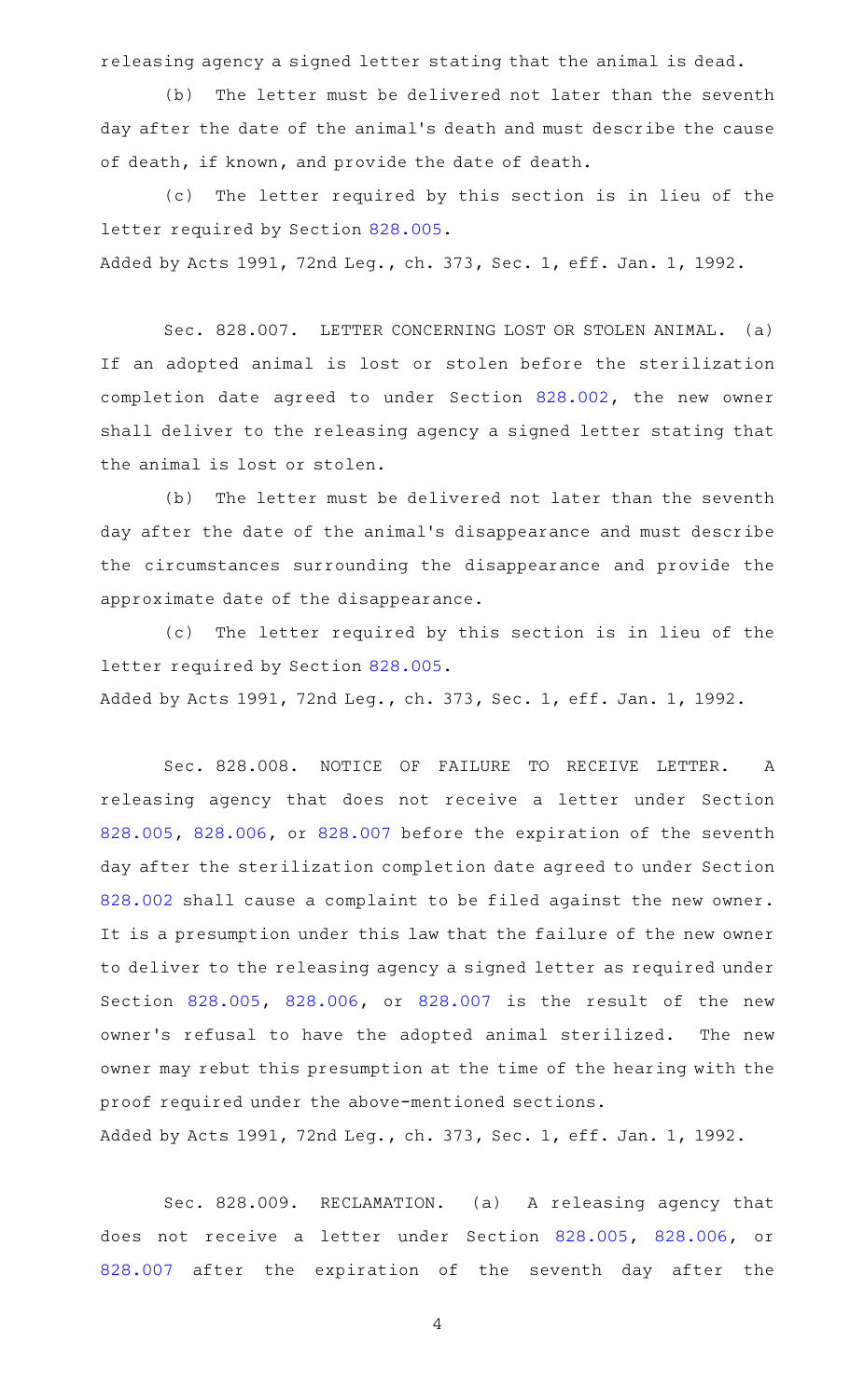sterilization completion date agreed to under Section [828.002](http://www.statutes.legis.state.tx.us/GetStatute.aspx?Code=HS&Value=828.002) may promptly reclaim the animal from the new owner.

(b) A person may not prevent, obstruct, or interfere with a reclamation under this section.

Added by Acts 1991, 72nd Leg., ch. 373, Sec. 1, eff. Jan. 1, 1992.

Sec. 828.010. CRIMINAL PENALTY. (a) A new owner that violates this chapter commits an offense.

(b) An offense under this section is a Class C misdemeanor. Added by Acts 1991, 72nd Leg., ch. 373, Sec. 1, eff. Jan. 1, 1992.

Sec. 828.011. ADOPTION STANDARDS. (a) Each releasing agency may set its own standards for potential adopters if those standards are applied in a fair and equal manner.

(b) If the releasing agency is a public facility, the standards must be reasonably related to the prevention of cruelty to animals and the responsible management of dogs and cats in the interest of preserving public health and welfare.

Added by Acts 1991, 72nd Leg., ch. 373, Sec. 1, eff. Jan. 1, 1992.

Sec. 828.012. SURGERY AND OTHER VETERINARY SERVICES. (a) Surgery or nonsurgical sterilization performed in accordance with this chapter must be performed by a veterinarian or a full-time student of an accredited college of veterinary medicine as provided by Chapter [801,](http://www.statutes.legis.state.tx.us/GetStatute.aspx?Code=OC&Value=801) Occupations Code.

(b) A veterinarian employed by a releasing agency may not perform nonemergency veterinary services other than sterilization on an animal that the releasing agency knows or should know has an owner. However, this subsection does not prevent a veterinarian employed by a releasing agency from performing veterinary services on an animal whose owner is indigent.

(c)AAA person associated with a releasing agency may not interfere with the independent professional judgment of a veterinarian employed by or under contract with the releasing agency.

Added by Acts 1991, 72nd Leg., ch. 373, Sec. 1, eff. Jan. 1, 1992. Amended by Acts 2001, 77th Leg., ch. 1420, Sec. 14.811, eff. Sept.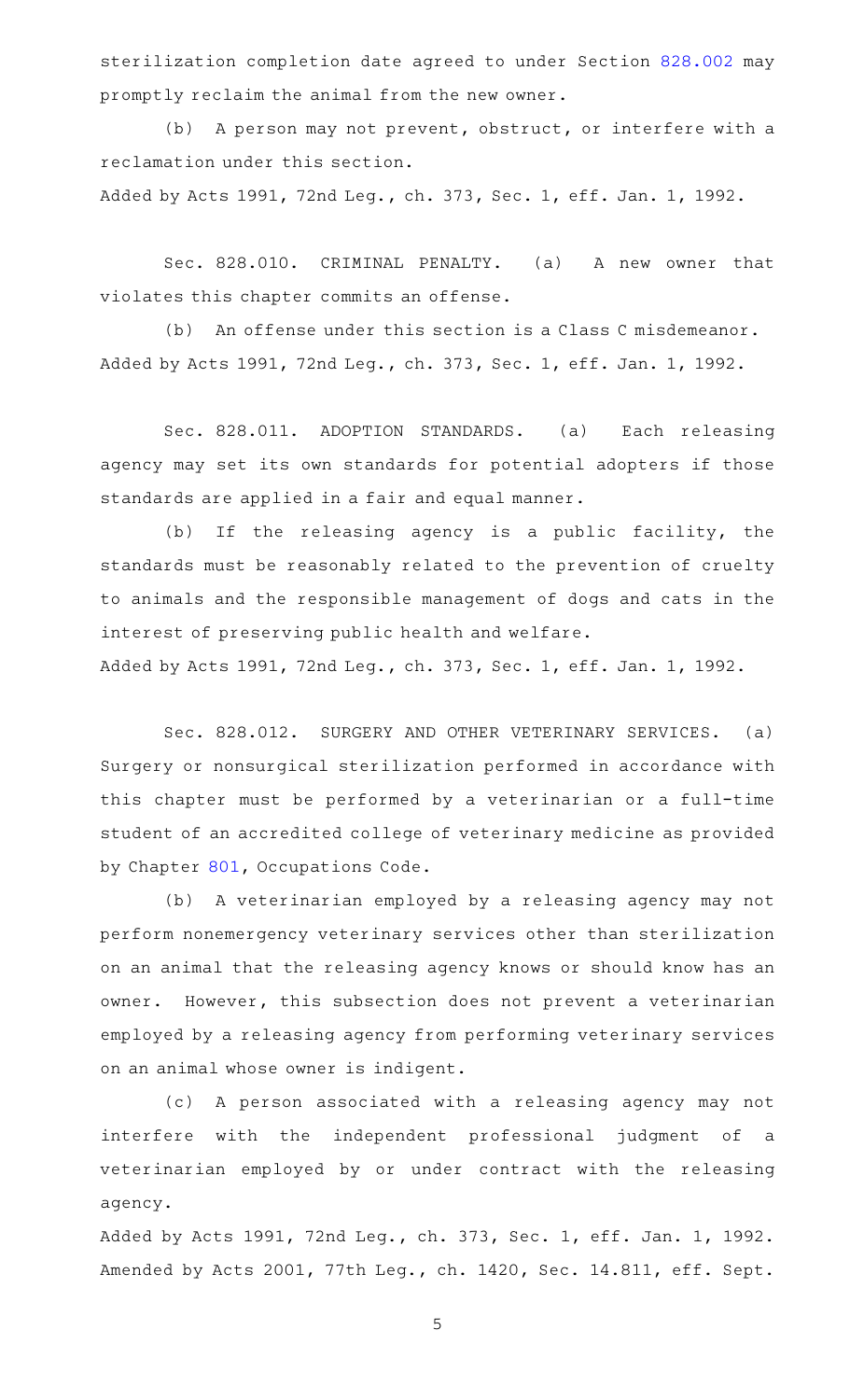1, 2001.

Amended by:

Acts 2005, 79th Leg., Ch. 230 (S.B. [248\)](http://www.legis.state.tx.us/tlodocs/79R/billtext/html/SB00248F.HTM), Sec. 6, eff. May 27, 2005.

Sec. 828.013. EXEMPTIONS. This chapter does not apply to:

(1) a dog or cat that is claimed from a releasing agency by a person who already owns the animal;

 $(2)$  a releasing agency located in a municipality that has in effect an ordinance providing standards for dog and cat sterilization that exceed the requirements provided by this chapter;

(3) an institution of higher education that purchases or otherwise procures a dog or cat for the purpose of biomedical research, testing, or teaching; or

 $(4)$  a releasing agency located in:

 $(A)$  a county with a population of 20,000 or less;

or

 $(B)$  a municipality with a population of 10,000 or less.

Added by Acts 1991, 72nd Leg., ch. 373, Sec. 1, eff. Jan. 1, 1992. Amended by Acts 1993, 73rd Leg., ch. 794, Sec. 1, eff. June 18, 1993.

Sec. 828.014. ANIMAL FRIENDLY ACCOUNT; DEDICATION. (a) The animal friendly account is a separate account in the general revenue fund. The account is composed of:

(1) money deposited to the credit of the account under former Section 502.291, Transportation Code, and under Section [504.605,](http://www.statutes.legis.state.tx.us/GetStatute.aspx?Code=TN&Value=504.605) Transportation Code; and

(2) gifts, grants, donations, and legislative appropriations.

(b) The Department of State Health Services administers the account.

 $(b-1)$  The Department of State Health Services may spend money credited to the account or money deposited to the associated trust fund account created under Section [504.6012,](http://www.statutes.legis.state.tx.us/GetStatute.aspx?Code=TN&Value=504.6012) Transportation